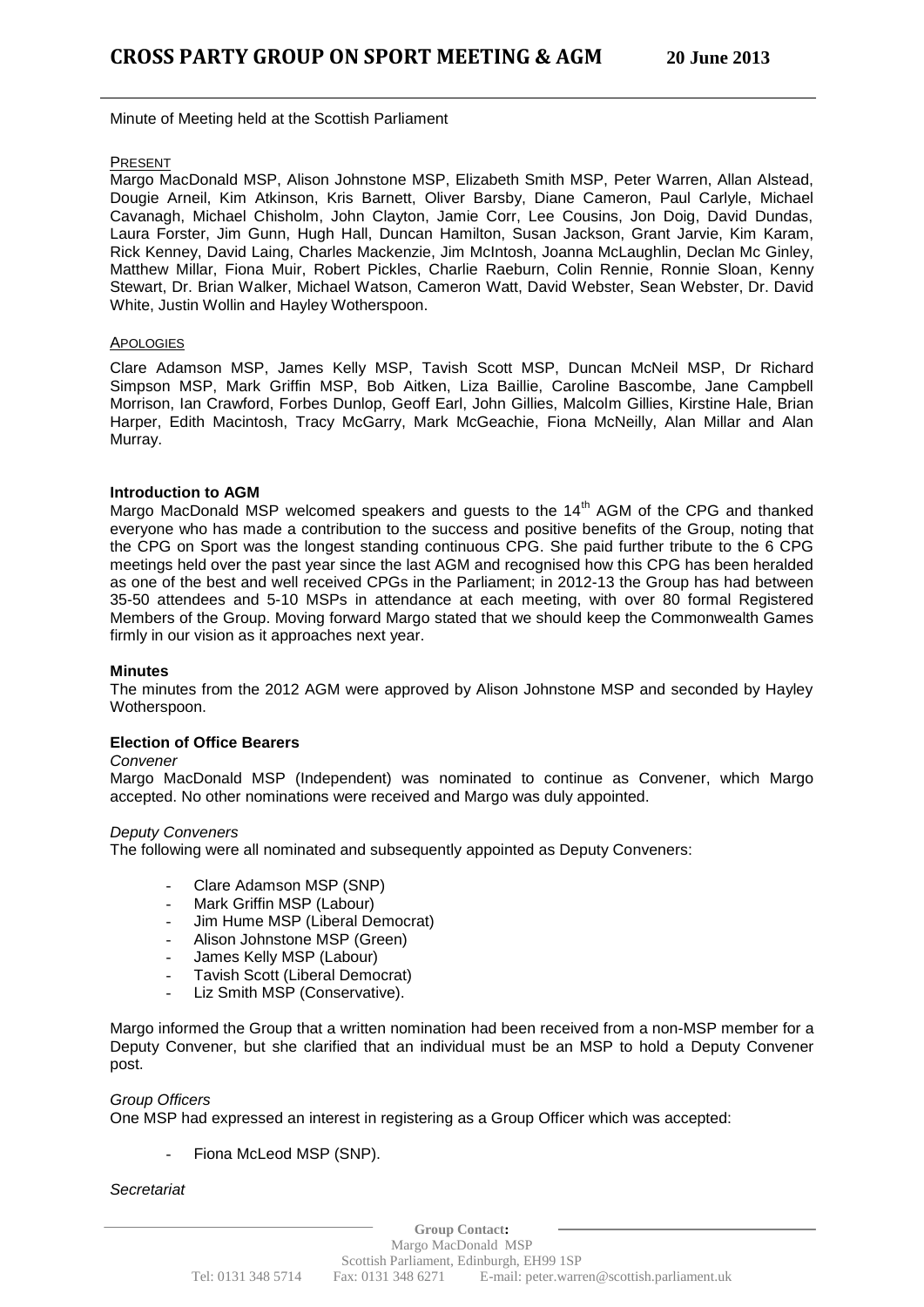Margo proposed that the current arrangement of a joint-secretariat between her office and the Scottish Sports Association (SSA) be continued and confirmed that this was the only written nomination to have been received. The co-secretariat between the office of Margo MacDonald MSP and the SSA was approved by the Group.

### **CPG 2013-14**

Margo proposed a draft schedule of dates for the forthcoming year. She clarified that these had been set in advance due to pressures on meeting room availability within the Parliament. Following feedback from MSPs and Group members the majority of the meetings will be held in evenings.

Margo closed the AGM and moved to the round table discussion.

### **Round Table Discussion**

Margo introduced and welcomed Michael Cavanagh (Chairman) and Jon Doig (Chief Executive) of Commonwealth Games Scotland (CGS). Michael thanked the Group for inviting them along to its AGM. He would talk broadly about the role CGS will play in delivering the Games in 2014 and how they are involved in the progress, selection and success of Team Scotland as the host Commonwealth Games Association (CGA).

Michael began by outlining the role of CGS, discussing briefly who they are and how they function for athletes and as a host association. The role and focus of CGS is in preparing the team to come together as a team and to compete as a team – helping athletes to perform and to win medals. He went on to discuss CGS's partnership areas and how they use these partnerships to influence and steer how the preparations for the Games are progressing. CGS has 27-28 member sports (from those which are Commonwealth Games Federation (CGF) sports) and currently 5 staff. Half of the CGS Board is skill-based with the other half elected by members.

The primary focus of CGS is Team Scotland. 2 CGS Board members are on the Glasgow 2014 Organising Committee (Louise Martin and Michael) along with an athlete representative. The Strategic Group meets every 6-8 weeks and is chaired by Michael. The Glasgow 2014 Sports Advisory Group also contains representatives from: **sport**scotland, EventScotland, Glasgow Life and UK Sport. CGS has also been involved at every stage of the development of the Games venues as many Games venues are also training venues.

Michael confirmed that the registration for tickets will open on 19 August 2013. Michael also discussed the Queen's Baton Relay, which will be launched in October at Buckingham Palace, and the importance of this event in visiting not only all 71 CGAs but also every one of the 32 local authorities in Scotland over 40 days prior to the Games.

Michael continued by praising the 50,811 people who applied for volunteer positions at the Games and reiterated the vast knowledge that will be at the disposal of CGS including from those who have been involved in previous Commonwealth Games. He reaffirmed the point that the importance for CGS was Team Scotland, their performance and wellbeing.

Jon Doig followed Michael discussing this role that CGS has with Team Scotland; how it selects, prepares and manages the team ensuring that they raise the profile of the athletes and focus on the performance of their athletes and outlining that their 2 key values are 'prepare' and 'inspire'.

In terms of team selection, CGS is looking not only at having as many home athletes competing as possible but ensuring the integrity of the competition by selections being mainly performance driven. The General Selection Criteria has already been agreed and approved along with Sport Specific Selection Criteria for each sport. CGS has guaranteed each sport a minimum of 3 participants per sport (not per event). The selection focus will remain on meeting the selection standards and not filling spaces – ie a top 8 or top 2/3 finish remains the key target. They estimate approximately 250 athletes in Team Scotland for Glasgow (there were 218 in Delhi). The pre-Games preparation camp for Team Scotland will take place at Stirling University.

CGS undertakes a review after every Games, to review developments, progress, opportunities and lessons learned and has spent time with the British Olympic Association (BOA) to understand the lessons they learned following the 2012 home Olympic and Paralympic Games.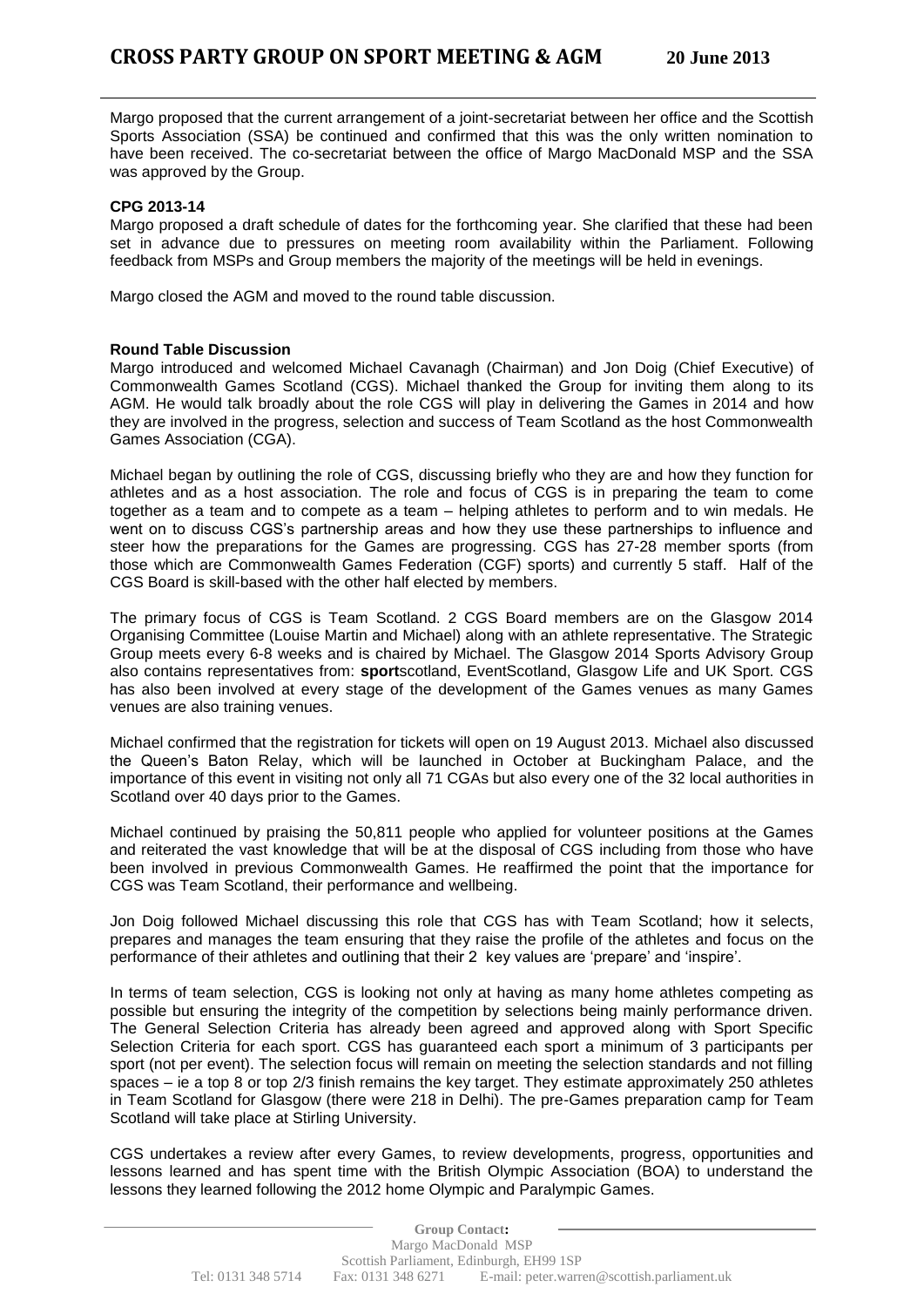In terms of the athlete village, Jon reflected on the progress of the development and that, at the present time, most of the village is complete and operational and will be handed over to Glasgow 2014 in January 2014. Within the village there will be over 250 Scottish athletes with over 125 staff (through 47 partner organisations) allocated to them, so a ratio of almost 1 staff member for every 2 athletes. Jon discussed the location and running of 'Scotland House' which will be based in central Glasgow during the Games and the strict rules around access ensuring that the athletes are ideally prepared to complete.

The Achieve programme will continue in Glasgow as a focus for aspiring athletes; 4 athletes and 2 coaches have been identified per sport, with a further focus on female coaches. Jon discussed CGS's role, through this programme, in addressing future athlete and coach development and talked of the arrangements that will be in place that will allow junior athletes access behind the scenes and to tour venues and accommodation with current and ex-athletes in seeking to provide them with an experience that they can take forward to future competitions and Games. He further reiterated the support networks that will be in place for competing athletes and discussed the joint partnership with **sport**scotland who will provide staff for preparation camps and who will facilitate one-to-one meetings with CGS and individual sports.

In discussing broadcasting issues surrounding the Games, Jon pointed to the arrangements in place to have a studio in the athlete village so as athletes will not have to travel far for media commitments and interviews. He assured the Group that everything that CGS does is governing body and athlete centred and pressed the role of CGS in assisting athletes to win medals and ensuring ultimate performance levels. At Games time the role of CGS is in helping athletes to ensure that everything is in place at the right time for athletes and in dealing with any challenges/situations that may arise.

In concluding, Jon asked Group members to aid the promotion of the Go Scotland Campaign [\(www.goscotland.org\)](http://www.goscotland.org/). CGS is keen to encourage wider community involvement and support for Team Scotland, whilst also raising awareness of individual athletes as performers and role models and ensuring that Team Scotland has a distinctive share of the voices in the run up to Glasgow 2014. He pointed to the documentary efforts of BBC Scotland in putting together a series of shows profiling the progress of athletes in the build-up to the Games in seeking to raise the profile of the individual athletes, all 17 sports and the Games.

Margo offered thanks to the guest speakers from CGS, Michael and Jon, and praised their presentation and their role in the delivery of a successful Commonwealth Games in 2014 for Team Scotland. She then opened the floor to questions and discussion.

Charlie Raeburn asked how would qualification for Team Scotland work in terms of the dates that targets had to be met especially, for example, for swimmers where their dates of qualification events may now change in the lead up to the Games. Jon pointed out that CGS has to set a deadline of 6 weeks prior to the Games for qualification in order to ensure that there is enough time to ensure optimum performance. He requested any specific query surrounding qualification dates be sent to either that sport's governing body or to CGS directly. While athletes will meet selection criteria, selection and approval by CGS is required before individuals can be confirmed as members of Team Scotland.

Cameron Watt (SFA) requested clarification about volunteer recruitment for the Games; with over 50,000 applications for around 15,000 positions, he was curious as to what happens to the 35,000 disappointed people who are looking to volunteer in sport. Kim Atkinson responded, in her capacity as a member of the Glasgow 2014 Strategic Volunteer Forum, assuring the Group that when hopeful volunteers filled out Games applications they had an option to have their details passed on to Volunteer Development Scotland (VDS) post Games. VDS will hold a database of information as to individuals who are interested in learning more about other volunteering opportunities after the Games. Margo reiterated the importance of volunteers in sport and the importance of directing those who were unsuccessful in Games applications into valuable volunteer streams.

Paul Carlyle (SACU) raised a concern about how to maintain the enthusiasm for volunteering, competing and watching sport after a home Games. Michael stated that this 'change' in enthusiasm was not inevitable and that we should hope for and work collectively towards a positive performance from Team Scotland's athletes and push for a sustained investment in sport from the Government. Go Scotland presents an opportunity from which to build on in this regard. Margo reinforced that importance be placed not only on sporting success but that we need to ensure that the Games are a